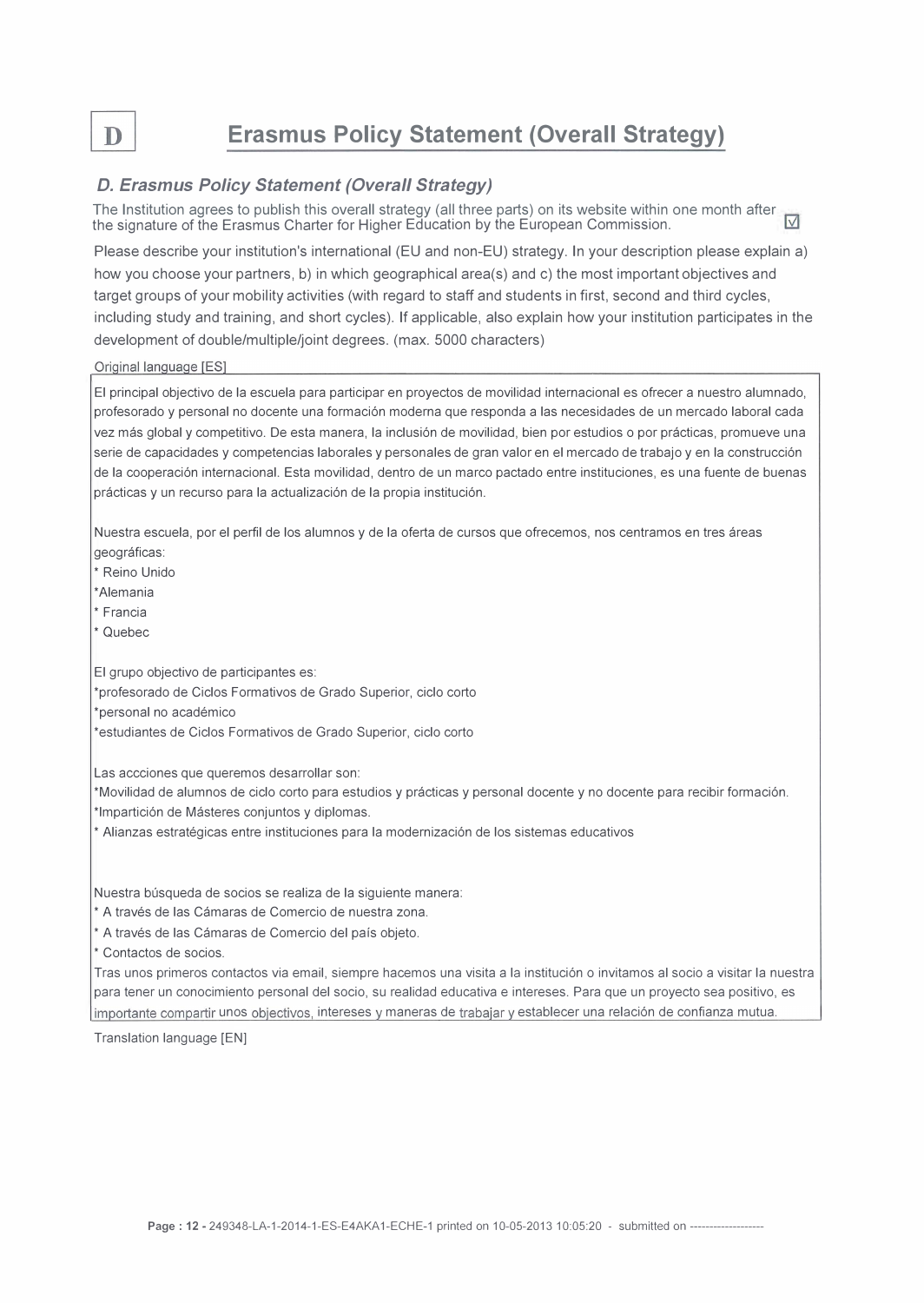The main goal for our college when participating in international mobility projects if to offer to our students, teachers and staff a modern training which meets the demands of a labour market that is getting global and competitive. In this way, the option of mobility inside the courses, for studies or work placement purposes, prometes severa! competences and working values hihly valued in the labour market and in international cooperation. These mobilities, inside an agreement between institutions, is a source of good practises and a resource for the institution improvement.

Our college, due to our students profile and courses offered, we focus on these geographical areas:

\* UK

\* Germany

\* France

\* Quebec

The target groups of our mobilities are:

\* Teachers teaching short cycles.

\* Non-academic staff

\* Students doing short cycles

The actions we would like to develop are:

\* Mobility for short cycle students for studies and placement and mobility for staff to receive training

\* Joint Masters amd diplomas

\* Strategic Partnerships between partners for the modernisation of education systems.

Our search and how we choose our partners is as follows:

\* Through Chambers of Commerce in our region

\* Through Chambers of Commerce from the country we would like to find partners.

\* Contacts

After sorne inicial contacts vía email, we always visit the new partners or invite this new partner to our college to get to know them personally, their interests and motivation. For a project to be sucessful, we believe it is important to share the same goals, interests and practises and establish a mutual trust relationship.

lf applicable, please describe your institution's strategy for the organisation and implementation of international (EU and non-EU) cooperation projects in teaching and training in relation to projects implemented under the Programme. (max. 2000 characters)

Translation lanquaqe [ENl

Actions we would like to develop and their organisation in our institutio for their implementation are:

\* Short cycle students mobilities for studies New agreements will be signed

\* Short cycle students mobilities for placements

Something we have been doing for a long time at our school. These actions will be prometed offering, already net school year 2013-2014, French, English and German language courses and by teaching sorne subjects in English with CLIL methodology.

\* Teachers and non academic staff mobility to receive training. New agreements have just been signed with new institutions to send and receive teachers.

\* DeliveringJ oint Masters and diplomas

We will deliver this school year the Master in Graphic Technologies together with ISEC university from Portugal and a Diploma together with the aeronatics school ENA from Quebec. These news projects will be a new area of international cooperation.

\* Strategic Partnerships between institutions for the modernisation of systems of education.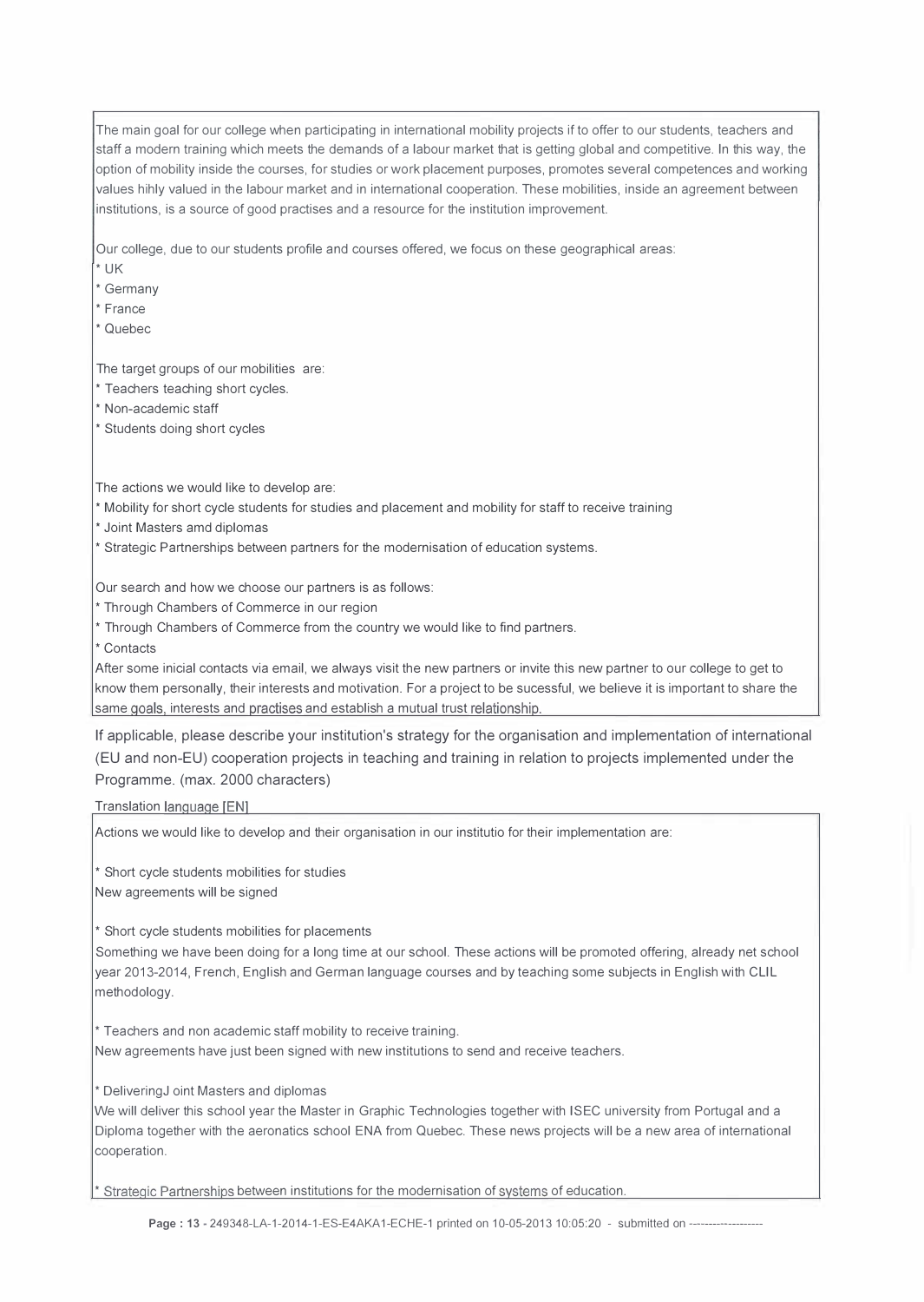Original language [ES]

Las accciones que queremos desarrollar y su organización en nuestra institución para la implementación de las mismas será :

\*Movilidad de alumnos de ciclo corto para estudios Se establecerán acuerdos de formación con escuelas nuevas.

\*Movilidad de alumnos de ciclo corto para prácticas Una vía ya abierta desde hace años. Se potenciará la misma con la oferta de cursos de francés, inglés y alemán y la impartición de algunas materias en los cursos reglados con metodología AICLE.

\*Movilidad de personal docente y no docente para recibir formación Se acabaran de firmar acuerdos ya en marcha con escuelas de formación para, en el marco de este acuerdo, enviar y recibir a profesorado.

\*lmpartición de Másteres conjuntos y diplomas

Está previsto iniciar el Máster en Tecnologías Gráficas con el centro universitario ISEC de Portugal y un diploma con la escuela de aeronáutica del Quebec ENA. Estas dos experiencias serán el incio de una nueva área de proyectos internacionales del centro.

\* Alianzas estratéqicas entre instituciones para la modernización de los sistemas educativos.

Please explain the expected impact of your participation in the Programme on the modernisation of your institution (for each of the 5 priorities of the Modernisation Agenda\*) in terms of the policy objectives you intend to achieve. (max. 3000 characters)

Translation lanquaqe [EN]

Salesians Sarrià is a vocational college with more than 125 years of experience in technical training. It is a reference college at local and regional Jevel. With our participation in the Programme, we would like to become a reference college at European leve!, being Erasmus several actions our tools for this modernisation and internationalisation.

Under Erasmus umbrella, we would like to consolidate a catalogue course with european training suplements, in the format of studies or placements for our students and staff. These suplements will have a strong impact in the institution and directly in our students and teachers, key players in the construction of Europe.

We will contribute to the European Union 's modernisation and internationalisation and to its higer education system. The impact will be:

\* lmproving the quality of higher education at vocational training level, included under the second priority od the Modernisation Agenda. The quality will improve as a result of the collaboration between training centers and institutions (companies, research centers) in arder to develop new contents to be included in the official curriculum of the course. In this way, we will also contribute to the fourth priority of the Agenda that mentions the needs to make the knowledge triangle work.

\* lmproving our students 'technical competences and, consequently, their success in the labour market. This success will be an incentive for those people outside the education system to join it, increasing the number of future graduates, one of the priorities of the Agenda.

\*lmproving our staff's pedagogical and technical competences. The possibility of participation in shared projects and good practises, is a professional challenge. This challenge can satisfy the needs of our teachers for research and colleges can become research centers, contributing to promete the first priority of modernisation.

Original language [ES]